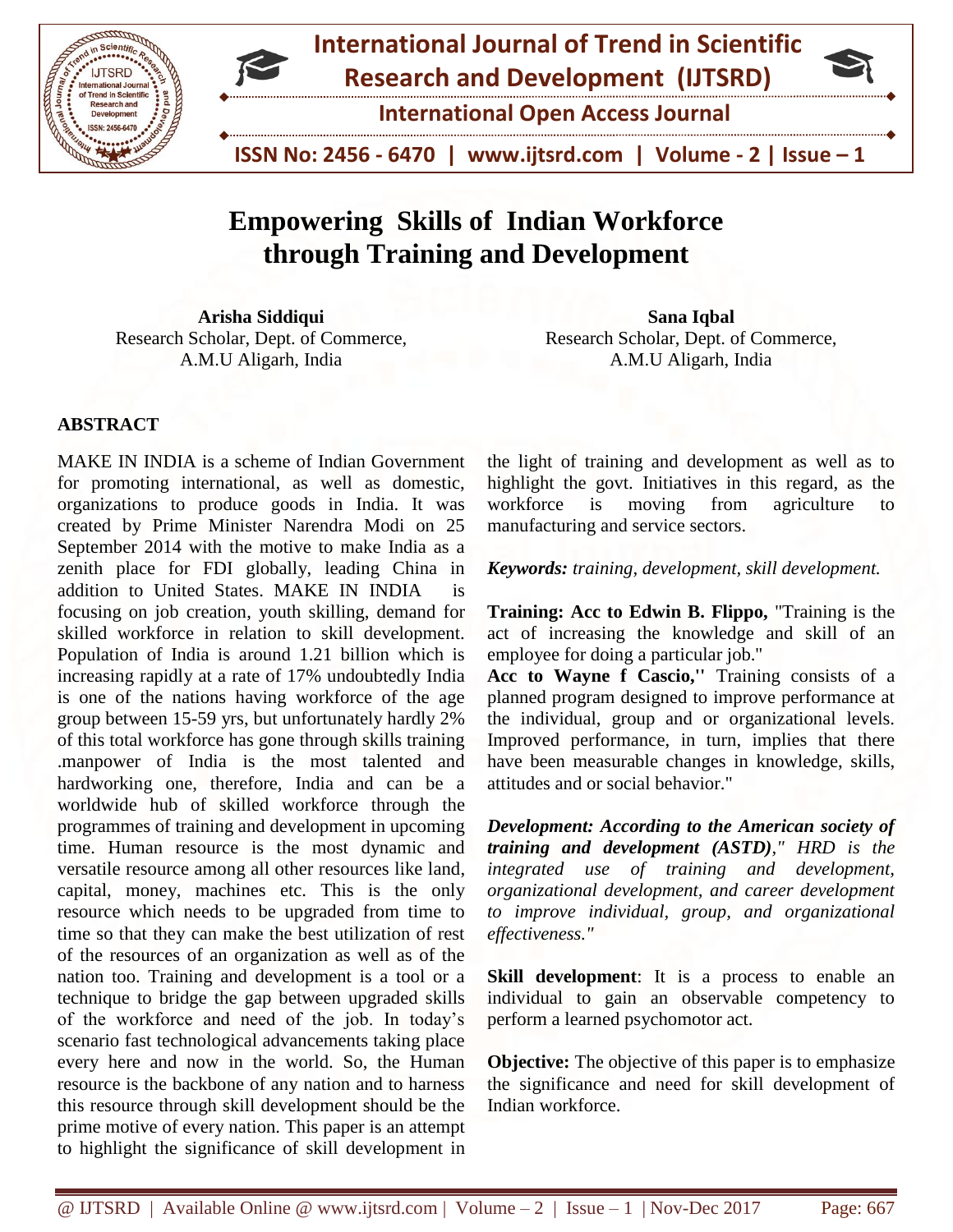**Methodology:** This research paper is based on the secondary source of data obtained from websites of FICCI, planning commission report, report of National skill development policy , Wikipedia etc.

#### **Introduction:**

In this era of globalization and technological advancement, training and development is the only tool through which we can upgrade the skills of the human resource and prepare a skillful labor force for the tough, sustainable as well as fair escalation of the Nation. *As per the report of FICCI*" national skills policy in 2009 has put an objective of imparting skills training headed for 500 million near 2022.India is a land of abundant resources and human resource is that resource of this country , the skills and knowledge of which is the driving force of economic and social development. The workforce with high levels of skills and adaptability can cope up with the upcoming challenges and opportunities effectively and efficiently. *As per the report of ILO*" In Pittsburgh in September 2009, G20 leaders constructed a framework for strong, sustainable and balanced growth as a tool for their cooperative actions. They addressed and introduced the role of skill development in this regard stating that, "each of our countries will need through its own national policies to strengthen the ability of our workers to adapt to changing market demands and to benefit from innovation and investment in new technologies, clean energy, environment, health and infrastructure" .As India is one of the members of G20 so it will have to work in accordance with such framework too. Skill development makes the unskilled or semi-skilled workforce employable and raises the quality and dignity of labour. It prepares them for environmental, safety and health concerns through awareness programmes.

#### *Objectives of National skill development policy:*

- 1. To generate plus make available opportunities for everyone in the direction of learning skills all through their life, mainly in favour of youth, women as well as disadvantaged groups.
- 2. To encourage dedication among every stakeholder to be the owner of skill development initiatives.
- 3. To develop an elevated skilled workforce for current as well as upcoming employment market requirements.

4. To uphold efficient synchronization amid different ministries either central, state or public in addition to private providers.

#### *The scope of National skill development policy:*

- 1. Development of ITIS/ITCS/professional schools /technical schools/ polytechnics/ professional colleges etc. for skill development.
- 2. Spotlight on formal as well as informal apprenticeships along with additional categories of training via enterprises.
- 3. Provisions meant for self employment/entrepreneurial development.
- 4. Provisions designed for adult learning, retraining of retiring employees.
- 5. E-learning, web based learning as well as distance learning.
- 6. Sound as well as the well-organized execution of skill development programs.

An economy can raise only when it grows on an equitable basis so there should be skill development of all male/female/rural/urban/organized/unorganized employment and traditional contemporary workforce should be undertaken irrespective of all differences. Skill development systems should be so much efficient and effective which can smoothly connect education to technical training , training to labour market entry and labour market entry to the workplace and lifelong learning so that this can help the nation to gain sustainable productivity growth and transform such growth into more better jobs.

Skill development programs should aim to provide trained workers who can adjust dynamically to the challenging demands of employment and technologies.

The national skill development policy emphasized on the national vocational qualification framework which will provide a system whereby individuals get a platform to enhance their knowledge and skills so that they can convert them through testing and certification into higher diplomas and degrees.

It's a high time that govt. should calls for publicprivate partnership. More and more funds should be raised and used for all activities related to skill development programs than for building and other fixed assets. Therefore, up gradation of human resource, machinery and equipment, teaching and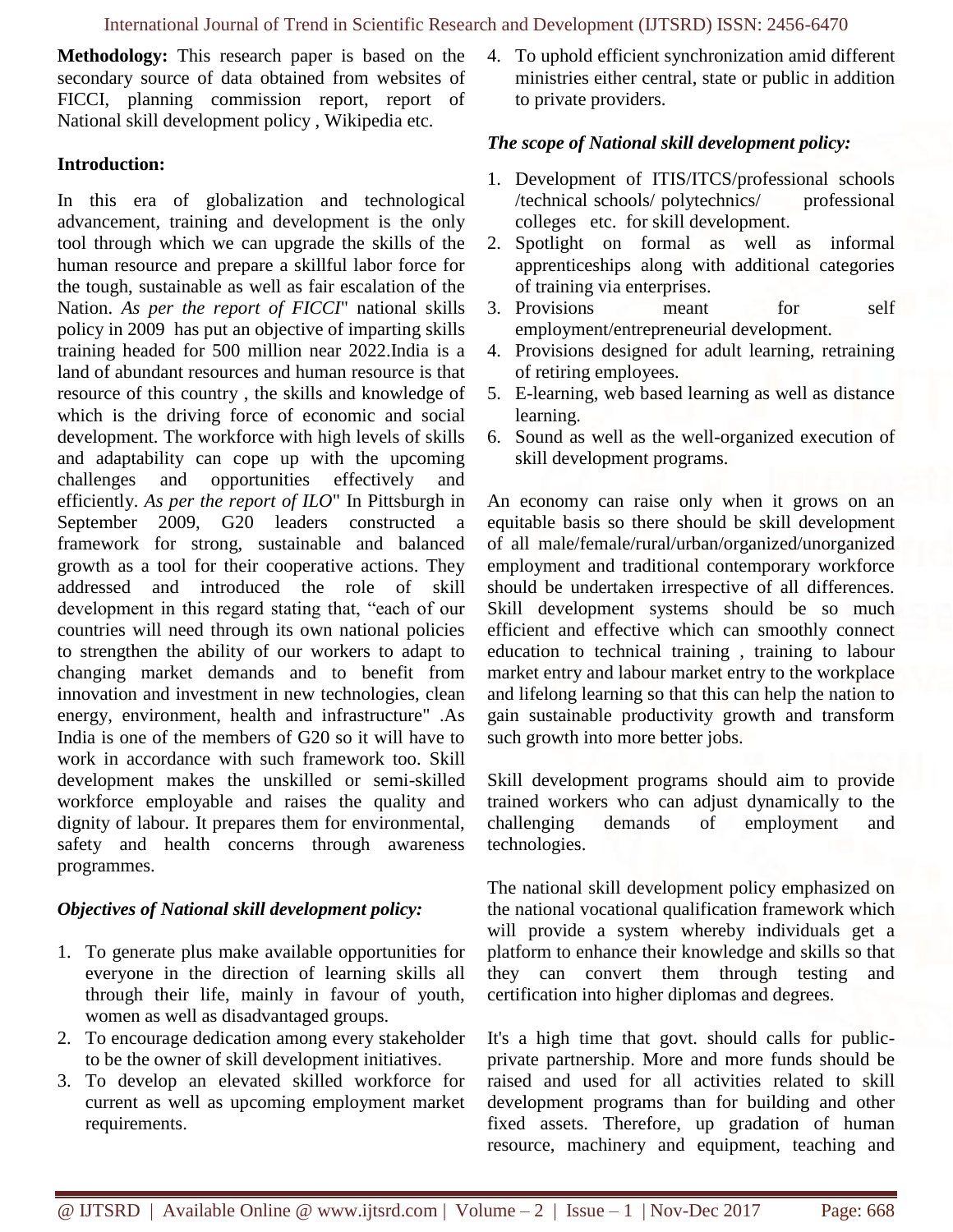#### International Journal of Trend in Scientific Research and Development (IJTSRD) ISSN: 2456-6470

learning aids should be undertaken. For the enhancement of skill development programs the national skill development corporation is going to work with private skill development initiatives in order to give funding to the candidates rather than institutions. For e.g., scholarship, skill vouchers, outcome based reimbursement, etc. The course curriculum should be imparted with practical exposure through on the job training and apprenticeship. Govt. Is also taking initiatives to the assured quality of learning for which credible assessment and certifications are going to be developed. The mission statement, aims and objectives of the national skill development policy is "National skill development initiative will empower all individuals through improved skills and knowledge through national and international recognized qualifications to gain access to decent employment in order to ensure India's competitiveness in the global market."

Today the need of the hour is to develop such a skill set among the Indian workforce which can transform it into such a driving force who not only contribute to the growth of the economy but also to the sustainable growth of the nation.

Apart from other vocational skills, effort is undertaken to promote basic literacy, numeracy, occupational safety and health , hygiene, basic labour rights, teamwork and confidence building programme which will empower our weaker section of the nation too.

As India has set a target of skilling 500 million people by 2022.So the nation is working with the *joint efforts of government, public and private sectors to meet this challenge by:*

- Establishing public training institutes in rural, border, hilly and difficult areas.
- Promoting mobile training, distance learning, elearning and web-based learning.
- Establishing skill development Centre's at village and block level.
- Promoting panchayats, municipalities and other local bodies to participate in skill development and creating employment at the local level with the help of SHG, cooperatives and NGOs.
- The country is making efforts to provide equal access to skill development for all social groups,

like women and underprivileged section of society.

- For promoting skills and employability of women through skill development programs for construction, home-based traditional crafts or piece rate works, financial and health service as well as agricultural sectors.
- In order to raise the standard of living and employability of disadvantaged groups, scheduled castes , scheduled tribes, other backward classes .skill development programs are designed for benefitting these groups too.
- Minorities/persons with disabilities/school drops out .and child labour, people living BPL etc. are promoted to take the advantages of national skill development programs for their upliftment so that they can secure quality life through enhancing their skills by short-term and vocational training courses.

Private sector with the support of govt. and other foreign agencies are making continuous efforts to enhance the scale of training programmes in India in order to make national human resource highly adaptable, capable and employable. Big players like Larsen and Turbo, Bharti group, Hero group, Maruti, ITC, infrastructure leasing and finance services ltd. etc. are promoting and providing world-class training facilities for giving a healthy and cooperative atmosphere of e-learning and innovation.

#### **Measures were taken by Govt. Of India:**

- Prime minister national skill development council.
- National skills development coordination board
- National skill development corporation board.
- National skill development agency.
- National skills policy.
- Apprenticeship act.
- Exchange ideas of skills training through international collaboration with developed countries like U.K, Germany, Australia etc.
- Memorandum of understanding (MOU) between Singapore's Institute of technical education and the state govt. Of new Delhi's dept.Of training and technical education.
- Rural development and self-employment training institutes (RUDSETI)
- National Council for vocational training (NCVT)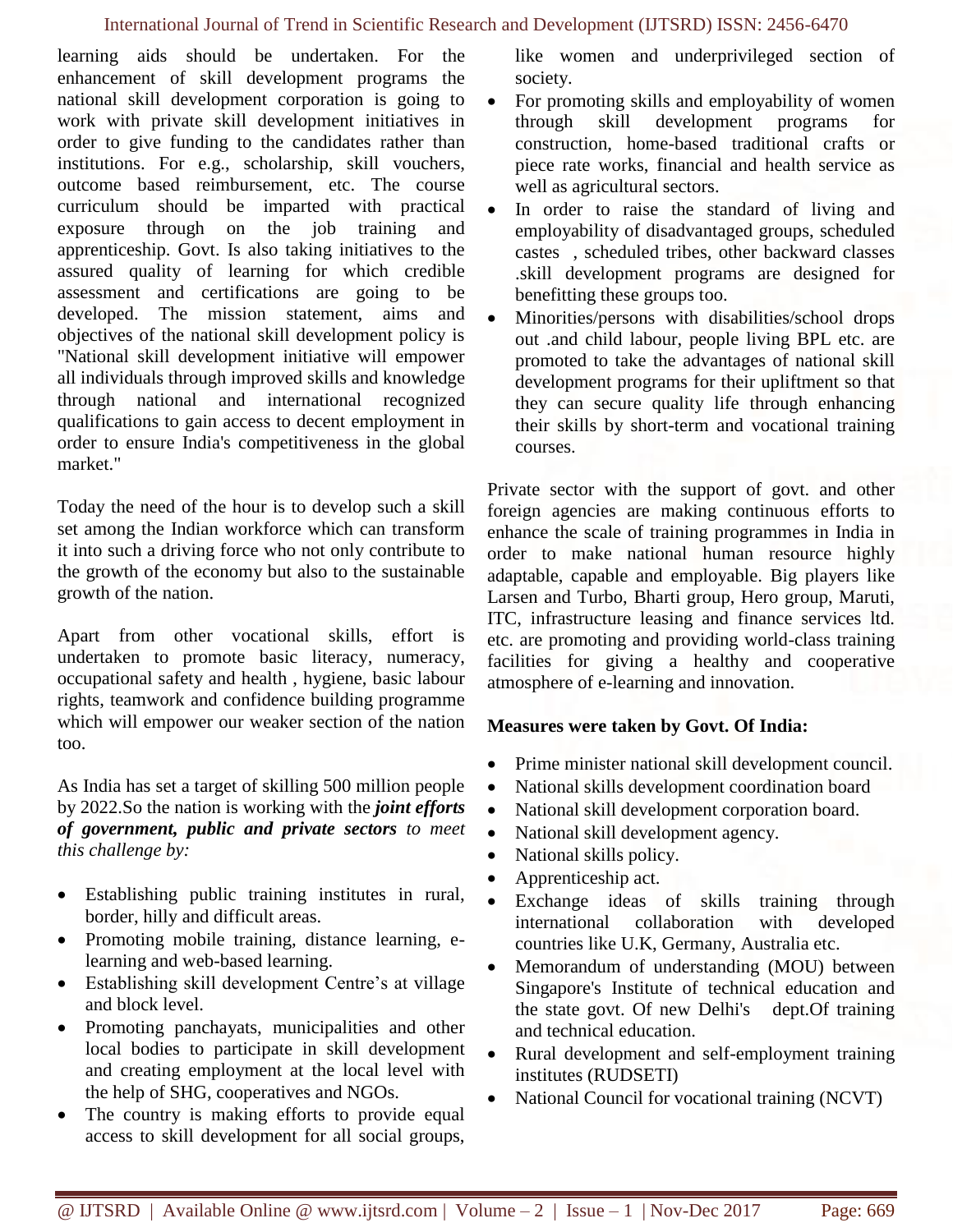#### **Why skill development:**

Due to change in demography of the country nearly 54% of the population under 25 yrs of age is having the ambition to get better jobs with higher incomes. The industrial growth and development calls for a workforce who is well trained and well equipped with all tools and techniques of doing quality work this is the only reason which has emphasized on the need of skill development programmes in the nation. *As per the ministry of skill development and entrepreneurship* "skill development develops a high degree of self-confidence ,self-esteem and dignity that comes from education and knowledge , which enables them to stand on their own feet. Which gives wings to their ambitions so that they can convert their dreams into realities? No doubt skilling upgrades the personality of an individual as well as of the nation as a whole.

#### **Aims of skill development:**

- 1. Making efforts to improve the employability and ability of individuals to be adaptable to the altering technical as well as labors market weight.
- 2. Enhancing output as well as standard of livelihood of the populace.
- 3. Intensification competitiveness of nation.
- 4. Attracting investment deals for skillfulness .

**Under skill development programmes we focus on two main skill set and these are:**

# CORE SKILLS

- SOCIAL
- COMMUNICATION
- PERSONAL
- BEHAVIOURAL
- ETHICAL
- LEARNING
- COGNITIVE/PROBLEM SLVING

# VOCATIONAL /TECHNICAL SKILLS

- OCCUPATIONAL
- PROFESSIONAL
- ENTREPRENEURIAL
- COMPETENCE

### **Parameters for Improving Quality:**

When we are talking about skill development through training and development programs it becomes imperative to assure its quality and relevance.

Following are some points in this regard:-

- In order to meet the standards of global economy, the quality of training should be raised to fulfil the requirement of the national and international market.
- For ensuring the quality of skill development programs candidates should be provided with the quality of infrastructure, quality of trainer and of course quality of education too.
- The establishment of national vocational qualification framework with the motive to promote nationally standardized and acceptable, international comparability of qualifications so all the bodies working for skill development follow the rules of this board.
- Well organized labour market for information system and human resource plan mechanisms help in matching the LMIS and HRP for promoting all time supply and demand in the labour market.
- Informal apprenticeships, fundamental education as well as soft skills, skill enlargement for selfemployment, provisions for lifelong learning etc. Should be a responsibility of all bodies working for skill development in India.

In spite of such a wide coverage of skill development in various sectors of the economy. There are still some sectors in which need of skill are very high but none of the ministries is taking any initiatives. Although training and development programs are conducted as per the need of market demand there is an absence of monitoring and planning at ministry level in such sectors. So work should be done on these parameters too.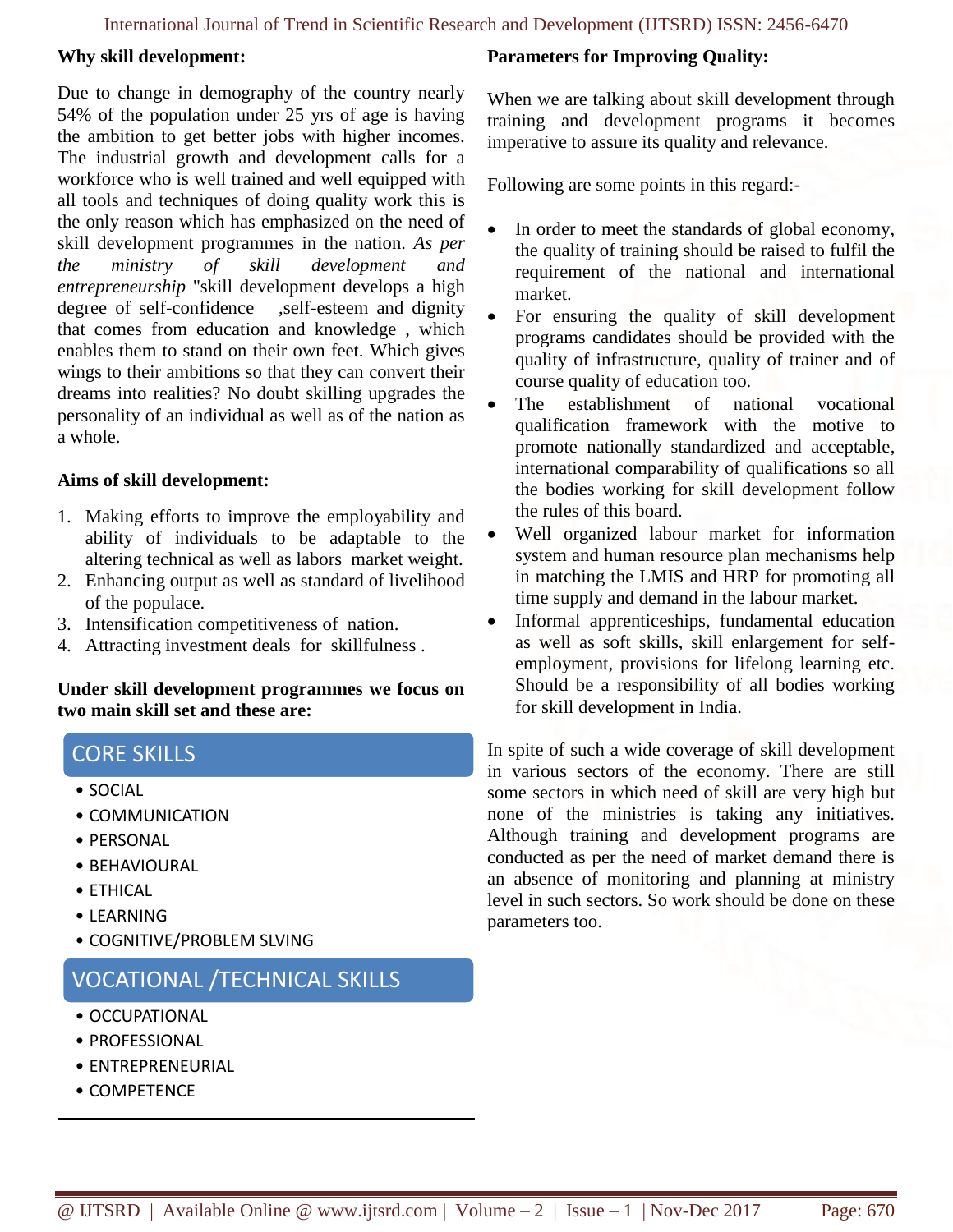## **SKILL DEVELOPMENT AND TRAINING PROGRAMMES UNDER VARIOUS MINISTRIES/ DEPARTMENTS**

| SI. | Ministry/          | <b>Schemes/Programmes/</b>                                     | <b>Target Group</b>                           | <b>Duration of</b>             |
|-----|--------------------|----------------------------------------------------------------|-----------------------------------------------|--------------------------------|
| No. | <b>Department</b>  | <b>Institutions having provision</b>                           |                                               | Training (long-term /          |
|     |                    | <b>Vocational Education</b><br>for                             |                                               | <b>Short term)</b>             |
|     |                    | and                                                            |                                               |                                |
| 1.  | <b>Agriculture</b> | <b>Training programme</b><br>Training in Agricultural          | Person engaged in                             | Short term                     |
|     |                    | Extension<br>(21)<br>training                                  | Agricultural institutions                     | courses                        |
|     |                    | centres),                                                      | and support services,                         |                                |
|     |                    | Training in use of Agricultural                                | members of cooperatives                       |                                |
|     |                    | Implements and machinery,                                      | and Farmers. Under KVK,                       |                                |
|     |                    | Soil                                                           | 550/589<br>districts<br>are                   |                                |
|     |                    | <b>Conservation Training Centre,</b>                           | covered.                                      |                                |
|     |                    | LFQCandTI,<br>NPPTI,                                           |                                               |                                |
|     |                    | Cooperative                                                    |                                               |                                |
|     |                    | Education and Training.                                        |                                               |                                |
|     |                    | Under the University stream,                                   | <b>Students</b><br>with                       | U.G. courses $-4$              |
|     |                    | various<br>undergraduate,                                      | Qualifications<br>usual<br>as                 | years, P.G. Courses $-2$       |
|     |                    | postgraduate and PhD courses                                   | under University stream of<br>education.      | years and PhD as usual.        |
|     |                    | are offered (DARE).<br>There is one Central                    | Students with                                 | As usual.                      |
|     |                    | Agricultural University, thirty-                               | Qualifications as usual.                      |                                |
|     |                    | one State Agricultural                                         |                                               |                                |
|     |                    | Universities (SAUs) and four                                   |                                               |                                |
|     |                    | National Institutes of Indian                                  |                                               |                                |
|     |                    | Council of Agricultural                                        |                                               |                                |
|     |                    | Research having the status of                                  |                                               |                                |
|     |                    | Deemed University.                                             |                                               |                                |
|     |                    | ICAR also arranges need based                                  | Individual<br>scientists<br><b>or</b>         | One week to                    |
|     |                    | training programmes in any of                                  | groups of scientists.                         | three months (or               |
|     |                    | State Agricultural University<br>or ICAR Institutes in new and |                                               | longer duration,<br>as fixed). |
|     |                    | emerging areas.                                                |                                               |                                |
|     |                    | CIFNET - Regular courses                                       | 10th Standard students                        | 6-18 months                    |
|     |                    | and special training courses                                   |                                               |                                |
|     |                    | <b>CIFNET</b> – Refresher courses                              | Lecturers/in-service                          | 4 weeks                        |
| 2.  | Food               | Grants were provided to NGOs                                   | Persons living in rural                       |                                |
|     | <b>Processing</b>  | for setting up of 326 Food                                     | with<br>preference<br>areas                   |                                |
|     | <b>Industries</b>  | Processing<br>and<br>Training                                  | being given to women,                         |                                |
|     |                    | Centres                                                        |                                               |                                |
|     |                    | (FPTCs) during 1992-93 to<br>2000-01.                          | SC, ST and other weaker                       |                                |
|     |                    | <b>Institutions like Central Food</b>                          | sections of society<br>Mainly persons in Food | Short term                     |
|     |                    | Technology Research Institute,                                 | Processing Industry                           |                                |
|     |                    | <b>Paddy Processing Research</b>                               |                                               |                                |
|     |                    | Centre, PHTC, Council of                                       |                                               |                                |
|     |                    | <b>Entrepreneurial Development</b>                             |                                               |                                |
|     |                    | Programme (EDP) are also                                       |                                               |                                |
|     |                    | running training courses.                                      |                                               |                                |
|     |                    | Person power development in                                    | Open                                          | Short term                     |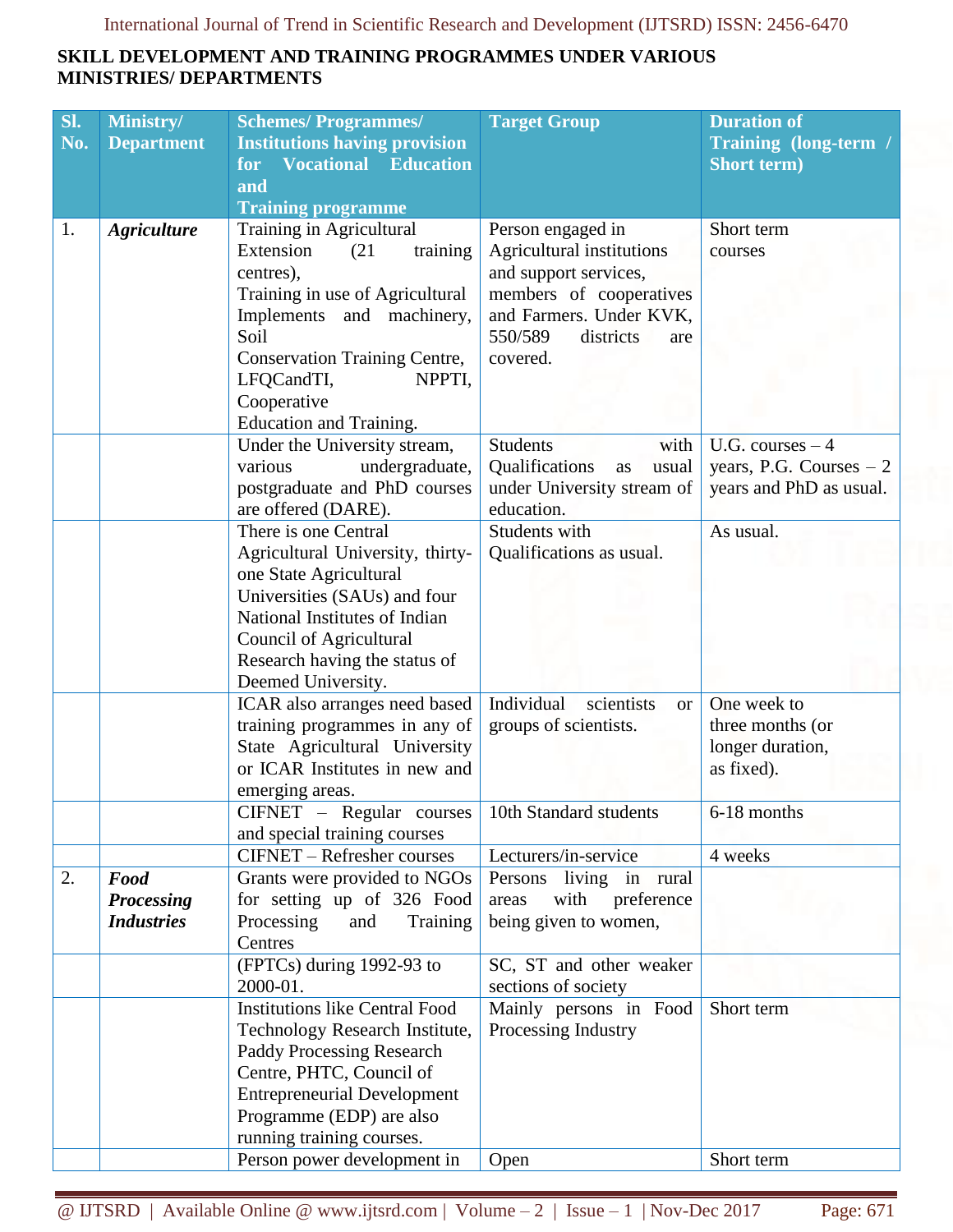|                  |                       | rural areas (FBTC Scheme)                                     |                                           |                           |
|------------------|-----------------------|---------------------------------------------------------------|-------------------------------------------|---------------------------|
|                  |                       | <b>Entrepreneurship Development</b>                           | Open                                      | Short term                |
|                  |                       | Programme                                                     |                                           |                           |
|                  |                       | Programmes for development                                    | Candidates aspiring to be                 | AICTE approved            |
|                  |                       | of human resources in food                                    | Managers,<br>technician/                  | diploma/degree            |
|                  |                       | processing, testing, training,                                | technologists, and                        | courses "durations"<br>as |
|                  |                       | quality management etc.                                       | entrepreneurs                             | usual (Longterm)          |
| SI.              | Ministry/             | <b>Schemes/Programmes/</b>                                    | <b>Target Group</b>                       | <b>Duration of</b>        |
| No.              | <b>Department</b>     | <b>Institutions having provision</b>                          |                                           | Training (long-term /     |
|                  |                       | <b>Vocational</b><br><b>Education</b><br>for                  |                                           | Short term)               |
|                  |                       | and                                                           |                                           |                           |
|                  |                       | <b>Training programme</b>                                     |                                           | 12 to 18 months           |
| 3.               | <b>Health</b> and     | Basic Training of multipurpose<br>a health worker (Female and | -Educated youth with<br>minimum 10th pass |                           |
|                  | Family<br>Welfare     | Male)                                                         |                                           |                           |
|                  |                       |                                                               |                                           |                           |
|                  |                       | $478$ ANM/MPW(F)                                              |                                           |                           |
|                  |                       | <b>Training Centres</b><br>28 HFWTC and<br>30                 |                                           |                           |
|                  |                       | <b>Basic</b>                                                  |                                           |                           |
|                  |                       | MPWA(M) Schools                                               |                                           |                           |
|                  |                       | Promotional<br>training<br>for                                | -Persons working in                       | Short term                |
|                  |                       | Female Health Assistant in 42                                 | Health and family                         |                           |
|                  |                       | training centres. Training is                                 | Welfare programme                         |                           |
|                  |                       | also provided by Safdarjung                                   |                                           |                           |
|                  |                       | Hospital,                                                     |                                           |                           |
|                  |                       | NTCP, NPCB, NMHP, NACP,                                       |                                           |                           |
|                  |                       | INC, CBHI, CLTRI, PWTRC,                                      |                                           |                           |
|                  |                       | ECH etc.                                                      |                                           |                           |
| $\overline{4}$ . | <b>Heavy</b>          | Counselling, Retraining and                                   | Workers who opt for                       | Short term                |
|                  | <b>Industries</b> and | Redeployment of rationalized                                  | voluntary retirement,                     | courses                   |
|                  | <b>Public</b>         | Workers of CPSEs (Formerly                                    | rendered surplus or                       |                           |
|                  | <b>Enterprises</b>    | NRF)                                                          | retrenched from CPSEs                     |                           |
| 5.               | <b>Human</b>          | Vocationalisation<br>$\left  \right $                         | Student<br>having<br>passed               | 2 years                   |
|                  | <b>Resource</b>       | Secondary Education (6800                                     | 10 <sub>th</sub>                          |                           |
|                  | <b>Development</b>    | schools covered)                                              | Class                                     |                           |
|                  |                       | (1244)<br>Polytechnics<br>$+$                                 | 10th pass                                 | 3 years diploma           |
|                  |                       | Institutions for diploma in<br>pharmacy<br>hotel              |                                           |                           |
|                  |                       | (415),<br>management (63), architecture                       |                                           |                           |
|                  |                       | (25)                                                          |                                           |                           |
|                  |                       | <b>Community Polytechnic</b>                                  | Poorer sections of society                | (3 to 6 months)           |
|                  |                       | Scheme (675 CPs)                                              | in both rural and urban                   |                           |
|                  |                       |                                                               | areas                                     |                           |
|                  |                       | Jan Shikshan Sansthan                                         | Disadvantaged groups of                   | Need-Based                |
|                  |                       | (157 Vocational Training                                      | adults. Priority is given to              | $(1 - 4 weeks)$           |
|                  |                       | Centres run by NGOs offering                                  | neo-literates/<br>adult                   |                           |
|                  |                       | more than 250 courses)                                        | semiliterates, SC and ST,                 |                           |
|                  |                       |                                                               | women/girls,<br>oppressed,                |                           |
|                  |                       |                                                               | migrants, slum/ pavement                  |                           |
|                  |                       |                                                               | dwellers<br>working<br>and                |                           |
|                  |                       |                                                               | children                                  |                           |
|                  |                       | <b>Support For Distance</b>                                   | Engineering and physical                  | (Designing)               |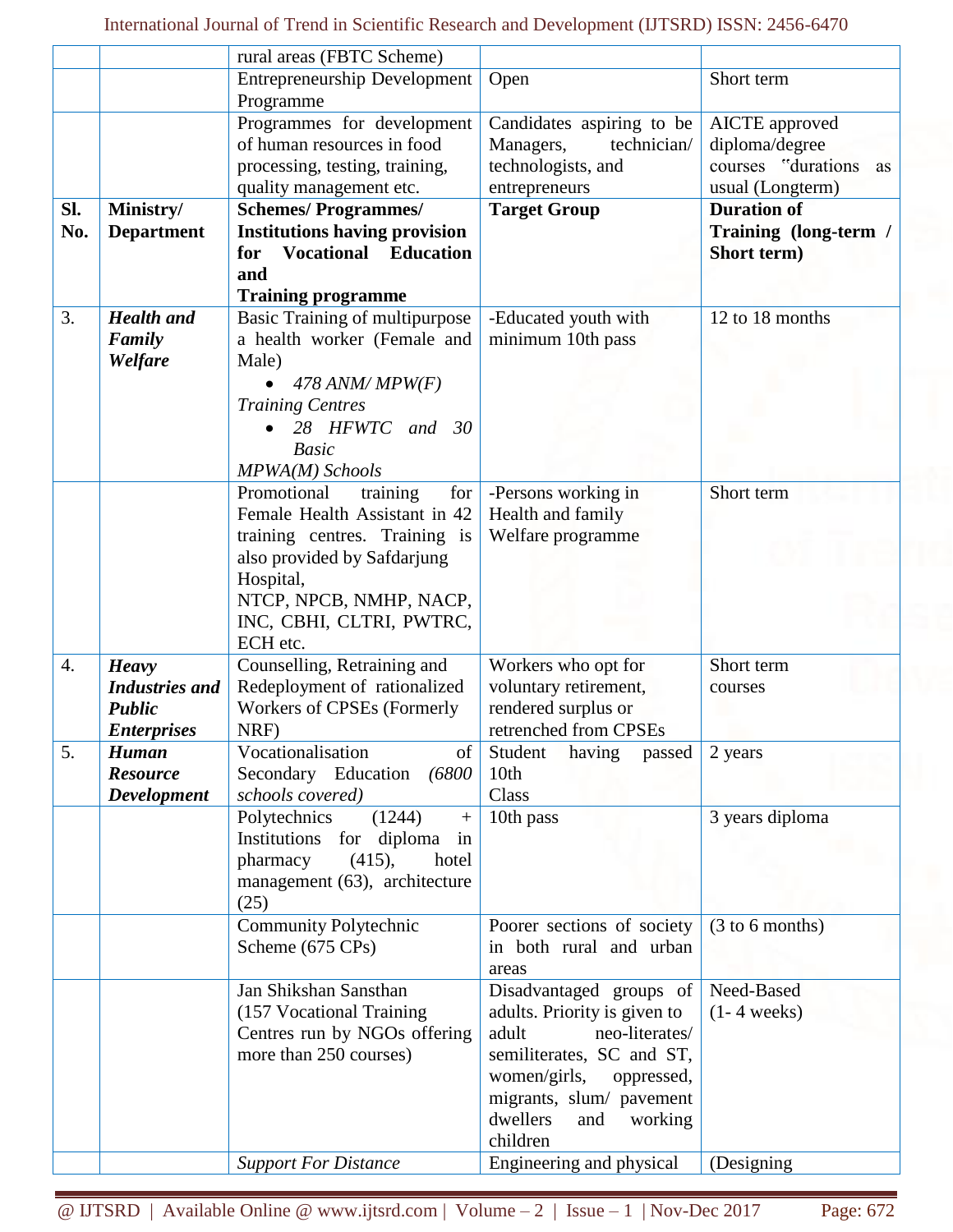|     |                    | <b>Education and Web Based</b>       | sciences undergraduates/                                   | course material -     |
|-----|--------------------|--------------------------------------|------------------------------------------------------------|-----------------------|
|     |                    | Learning (NPTEL)                     | postgraduates<br>in<br>the                                 | time bound            |
|     |                    |                                      | country;<br>all<br>teachers/                               | project)              |
|     |                    |                                      | faculties in science and                                   |                       |
|     |                    |                                      | engineering Universities in                                |                       |
|     |                    |                                      | India                                                      |                       |
|     |                    | National Institute of Open           | School leavers with 5th,                                   | 6 months to 2 years   |
|     |                    | Schooling<br>-Distance               | 7th, 8th and 10th pass                                     |                       |
|     |                    | Vocational<br>Education              |                                                            |                       |
|     |                    | Programmes [Practical training       |                                                            |                       |
|     |                    | through Accredited Vocational        |                                                            |                       |
|     |                    | Institutes (AVIs)]                   |                                                            |                       |
|     |                    | <b>Apprenticeship Training for</b>   | Students passing out of $+2$                               | One year              |
|     |                    | student of $+2$ Vocational           | Vocational stream                                          |                       |
|     |                    | stream                               |                                                            |                       |
|     |                    |                                      |                                                            |                       |
| Sl. | Ministry/          | <b>Schemes/Programmes/</b>           | <b>Target Group</b>                                        | <b>Duration of</b>    |
| No. | <b>Department</b>  | <b>Institutions having provision</b> |                                                            | Training (long-term / |
|     |                    | <b>Vocational Education</b><br>for   |                                                            | Short term)           |
|     |                    | and<br><b>Training programme</b>     |                                                            |                       |
|     |                    | National Programme on                | Recognized engineering                                     | Faculty               |
|     |                    | <b>Earthquake Engineering</b>        | colleges/ polytechnics and                                 | development           |
|     |                    | <b>Education (NPEEE)</b>             | schools<br>of<br>architecture                              | through short-term    |
|     |                    |                                      | having related academic                                    | crash                 |
|     |                    |                                      | degree or diploma                                          | programmes and        |
|     |                    |                                      | programme                                                  | long-term             |
|     |                    |                                      |                                                            | programmes            |
| 6.  | <b>Information</b> | DOEACC - "O" level                   | Students or working                                        | Flexible duration     |
|     | <b>Technology</b>  |                                      | persons with $10+2$ pass                                   | for passing           |
|     |                    |                                      |                                                            | examination           |
|     |                    | <b>CEDTI</b>                         | It conducts courses in the                                 | Short term            |
|     |                    |                                      | field of Electronics,                                      | courses               |
|     |                    |                                      | Telecommunications,<br>IT,                                 |                       |
|     |                    |                                      | Process Control and                                        |                       |
|     |                    |                                      | Instrumentation                                            |                       |
| 7.  | Labour and         | <b>Craftsmen Training Scheme</b>     | School leavers with 8th,                                   | Six months to         |
|     | <b>Employment</b>  | (CTS)                                | 10th and 12th pass                                         | Three years           |
|     | (DGET)             | (6834 ITI/ITCs)                      |                                                            |                       |
|     |                    | <b>Apprenticeship Training</b>       | School leavers with 8th,                                   | Six months to 4       |
|     |                    | Scheme (ATS)                         | 10th and 12th pass or<br><b>National Trade Certificate</b> | years                 |
|     |                    | $(23,800$ establishments)            | Holder                                                     |                       |
|     |                    | Modular Employable                   | School<br>dropouts<br>and                                  | Short term (60 hrs to |
|     |                    | Skills(MES)                          | unorganized<br>sector                                      | 1000 hrs)             |
|     |                    |                                      | workers                                                    |                       |
|     |                    | <b>Crafts Instructor Training</b>    | Instructors of ITIs/ITCs                                   | 1 year                |
|     |                    | Scheme (CITS) (6 Institutes)         |                                                            |                       |
|     |                    | <b>Advanced Vocational Training</b>  | Industrial Workers/                                        | <b>Short Term</b>     |
|     |                    | Scheme and Hi-tech Training          | Technicians                                                | courses               |
|     |                    | Scheme (65 centres)                  |                                                            |                       |
|     |                    | <b>Supervisory Training (2)</b>      | Supervisors from Industry                                  | Long and short        |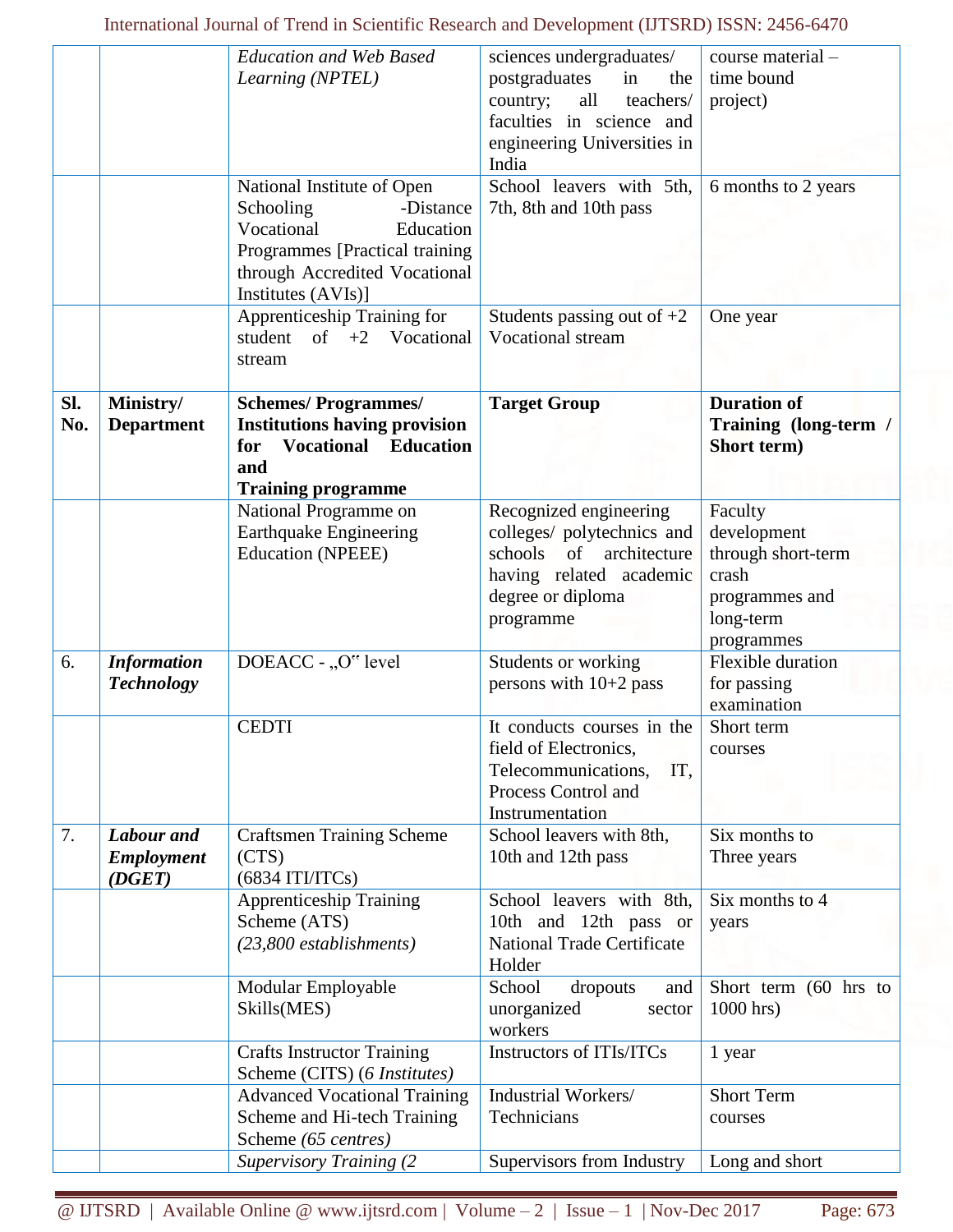|     |                     | <i>institutes</i> )                  |                               | term                  |
|-----|---------------------|--------------------------------------|-------------------------------|-----------------------|
|     |                     | <b>Women Training Institutes(11</b>  | Women (School leavers,        | Long and short        |
|     |                     | <i>institutes</i> )                  | Instructors and others)       | term                  |
|     |                     | Central Staff Training and           | Training Executives and       | <b>Short Term</b>     |
|     |                     | Research Institute                   | Principals                    |                       |
|     |                     | Model Training Institutes and        | School leavers with 8th,      | One to Three          |
|     |                     | Model Industrial Training            | 10th and 12th pass            | years                 |
|     |                     | Institutes.                          |                               |                       |
| 8.  | <b>Rural</b>        | National Institute of Rural          | Practicising Manager<br>in    | Short term            |
|     | <b>Development</b>  | (NIRD)<br>Development                | rural development             | Courses               |
|     |                     | Conducts<br>about<br>150             |                               |                       |
|     |                     | programmes                           |                               |                       |
|     |                     | Swarnjayanti Gram Swarozgar          | Focus is on the vulnerable    | Need-based short      |
|     |                     | Yojana (SGSY)                        | groups among the rural        | term                  |
|     |                     |                                      | poor. SC/STs would            |                       |
|     |                     |                                      | account for a minimum of      |                       |
|     |                     |                                      | 50%, women for 20% and        |                       |
|     |                     |                                      | disabled for 3% of the total  |                       |
|     |                     |                                      | swarozgaris during a          |                       |
|     |                     |                                      | year.                         |                       |
| SI. | Ministry/           | <b>Schemes/Programmes/</b>           | <b>Target Group</b>           | <b>Duration of</b>    |
| No. | <b>Department</b>   | <b>Institutions having provision</b> |                               | Training (long-term / |
|     |                     | <b>Vocational Education</b><br>for   |                               | Short term)           |
|     |                     | and                                  |                               |                       |
|     |                     | <b>Training programme</b>            |                               |                       |
|     |                     | RUDSETIS train about 1.25            |                               | Short term            |
|     |                     | <b>Skill</b><br>Lakh                 |                               |                       |
|     |                     | per<br>annum<br>development of BPL   |                               |                       |
|     |                     |                                      |                               |                       |
| 9.  | <b>MSME</b>         | @50000 per annum                     |                               | Both short-term       |
|     |                     | <b>Entrepreneurship Development</b>  | Workers                       |                       |
|     |                     | Programme,<br>Skill                  | Educated                      | and long-term         |
|     | <b>[Small</b>       | Development                          | unemployed                    |                       |
|     | <b>Industries</b>   | Programme (SDP),                     | youth                         |                       |
|     | <b>Development</b>  | <b>Management Development</b>        | Entrepreneurs                 |                       |
|     | <b>Organisation</b> | Programme                            |                               |                       |
|     | (SIDO)              | $\circ$ It has 72<br>institutes/     |                               |                       |
|     |                     | bodies.                              |                               |                       |
|     |                     | $SSSI - 30$                          |                               |                       |
|     |                     | Br. SSSI-28                          |                               |                       |
|     |                     | $RTC - 4$                            |                               |                       |
|     |                     | $Tool$ Rooms $-8$                    |                               |                       |
|     |                     | $PPDC-2$                             |                               |                       |
| 10. | Khadi and           | 51 Training Centres run 35           | Unemployed rural youth,       | 2 months to 12        |
|     | <b>Village</b>      | types of programmes                  | $In-job$                      | months                |
|     | <b>Industries</b>   |                                      | Artisans/Supervisors          |                       |
|     | <b>Commission</b>   |                                      | working in KVI instts,        |                       |
|     | under               |                                      | Prospective Entrepreneurs,    |                       |
|     | <b>Ministry</b>     |                                      | Beneficiaries of different    |                       |
|     | of MSME             |                                      | Government.<br><b>Schemes</b> |                       |
|     |                     |                                      | desirous of undertaking       |                       |
|     |                     |                                      | KVI activities.               |                       |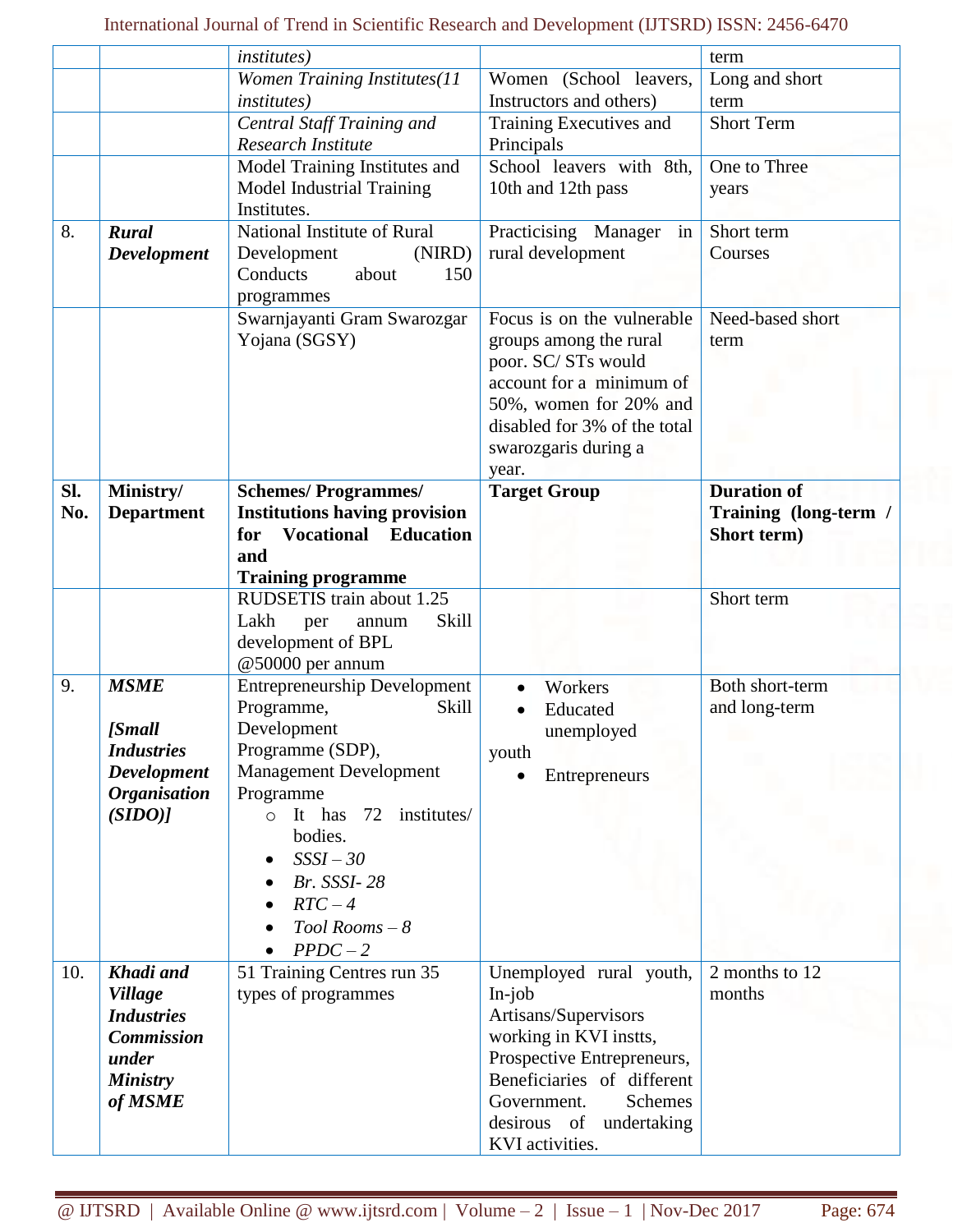International Journal of Trend in Scientific Research and Development (IJTSRD) ISSN: 2456-6470

| $\overline{11}$ . | <b>Social Justice</b>         | National Institute of Mentally       | Disadvantaged and                                  | $\triangleright$ Short term               |
|-------------------|-------------------------------|--------------------------------------|----------------------------------------------------|-------------------------------------------|
|                   | and                           | Handicapped,<br>National             | marginalized sections of                           | training upto                             |
|                   | <b>Empowerment</b>            | Institute for the Orthopedically     | the society viz., SC,                              | six months                                |
|                   |                               | Handicapped, Institute for           | Minorities, B.C., Persons                          | duration                                  |
|                   |                               | Physically Handicapped,              | with disabilities, Aged                            |                                           |
|                   |                               | National Institute for the           |                                                    | $\triangleright$ Orientation              |
|                   |                               |                                      | Persons, Street children                           |                                           |
|                   |                               | Hearing<br>Handicapped,              | and victims of Drug                                | Programmes                                |
|                   |                               | National Handicapped Finance         | Abuse etc.                                         | upto one week duration                    |
|                   |                               | and Development Corporation,         |                                                    | $(15 \text{ days to } 3 \text{ months}).$ |
|                   |                               | National Scheme of Liberation        |                                                    |                                           |
|                   |                               | Rehabilitation<br>of<br>and          |                                                    | Some courses<br>➤                         |
|                   |                               | their<br>and<br>Scavengers           |                                                    | under                                     |
|                   |                               | National<br>Dependents,              |                                                    | Handicrafts                               |
|                   |                               | <b>Scheduled Castes and</b>          |                                                    | are of 1 year                             |
|                   |                               | Scheduled Tribes Finance and         |                                                    | duration.                                 |
|                   |                               | Development Corporation,             |                                                    |                                           |
|                   |                               | Rehabilitation Council of India      |                                                    |                                           |
| 12.               | <b>Textiles</b>               | Decentralized                        | Skill upgradation of                               | $\triangleright$ Mainly short             |
|                   |                               | TrainingProgramme,<br>24             | Workers in textile                                 | term (15 days                             |
|                   |                               | Weavers "Service"<br>Centres.        | Industry                                           | to 3 months).                             |
|                   |                               |                                      |                                                    |                                           |
|                   |                               | Cooperative<br>Training,<br>13       |                                                    |                                           |
|                   |                               | Power loom Centres, Indian           |                                                    | $\triangleright$ Some courses             |
|                   |                               | Industries<br>Research<br>Jute       |                                                    | under                                     |
|                   |                               | Association,<br>Central<br>Wool      |                                                    | Handicrafts of 1 year                     |
|                   |                               | Development Board, Central           |                                                    | duration.                                 |
|                   |                               | Silk Board, Training Centres         |                                                    |                                           |
|                   |                               | for Handicrafts, Northeastern        |                                                    |                                           |
|                   |                               |                                      |                                                    |                                           |
|                   |                               | Handicrafts and handlooms            |                                                    |                                           |
|                   |                               | development                          |                                                    |                                           |
|                   |                               | Corporation                          |                                                    |                                           |
| Sl.               |                               |                                      |                                                    | <b>Duration of</b>                        |
|                   | Ministry/                     | <b>Schemes/Programmes/</b>           | <b>Target Group</b>                                |                                           |
| No.               | <b>Department</b>             | <b>Institutions having provision</b> |                                                    | Training (long-term /                     |
|                   |                               | for Vocational Education             |                                                    | Short term)                               |
|                   |                               | and                                  |                                                    |                                           |
|                   |                               | <b>Training programme</b>            |                                                    |                                           |
|                   |                               | <b>Apparel Export Promotion</b>      | <b>Workers</b> in Garment                          | 3 months to 1                             |
|                   |                               | Council (AEPC)                       | Industry                                           | year                                      |
| 13.               | <b>Tourism</b>                | 15 Food Craft Institutes under       | 10th Pass                                          | $6$ months $-1$                           |
|                   |                               | <b>State Governments</b>             |                                                    | year                                      |
| 14.               | <b>Tribal Affairs</b>         | <b>Vocational Training Centres</b>   | Unemployed Tribal youth                            | 6 months in VTC                           |
|                   |                               | (VTC) in Tribal Areas.               | (Each person is given                              | and 6 months                              |
|                   |                               | (100% central assistance is          | training in two trades)                            | with master                               |
|                   |                               | given to State/ UT / NGO for         |                                                    | craftsmen                                 |
|                   |                               | setting up VTs.                      |                                                    |                                           |
| 15.               | <b>Urban</b>                  | Urban Self Employment                | Urban Unemployed or                                | Short term                                |
|                   | <b>Development</b>            |                                      | underemployed poor                                 | $(2-6$ months)                            |
|                   |                               | Programme under Swarna               |                                                    |                                           |
|                   | and Poverty                   | Jayanti Shahari Rozgar Yojana        | below the poverty line                             | subject to                                |
|                   | alleviation                   | (SJSRY)                              |                                                    | minimum 300                               |
|                   |                               |                                      |                                                    | hours                                     |
|                   |                               |                                      |                                                    |                                           |
| 16.               | <b>HUDCO</b> and<br>others in | 640 Building Centres<br>(HUDCO)      | Persons engaged in<br><b>Construction Industry</b> | Short term<br>courses                     |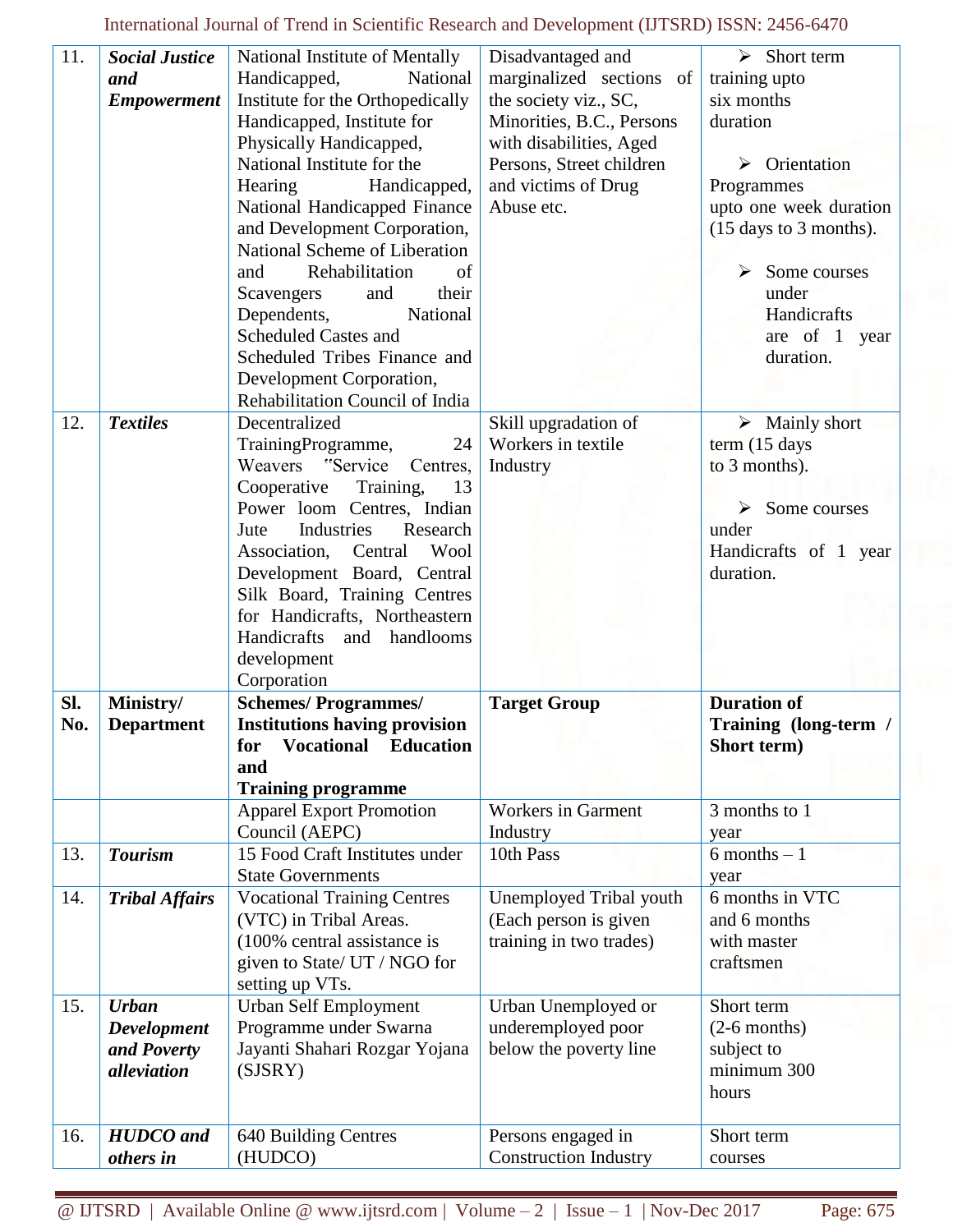|            | <b>Construction</b><br>sector under             | Company run schools (NBCC                                                                                                                           |                                                                                                                                                                                                                                                                                    | Short term                                                 |
|------------|-------------------------------------------------|-----------------------------------------------------------------------------------------------------------------------------------------------------|------------------------------------------------------------------------------------------------------------------------------------------------------------------------------------------------------------------------------------------------------------------------------------|------------------------------------------------------------|
|            | <b>Ministry of</b>                              | HCC, LandT, ECC etc.) and                                                                                                                           |                                                                                                                                                                                                                                                                                    | courses                                                    |
|            | <b>Urban</b><br><b>Development</b>              | association etc.                                                                                                                                    |                                                                                                                                                                                                                                                                                    | 1 month to                                                 |
|            | and Planning                                    | <b>Construction Industry</b>                                                                                                                        |                                                                                                                                                                                                                                                                                    | 6 months                                                   |
|            | <b>Commission</b>                               | Development Council (CIDC)<br>and others                                                                                                            |                                                                                                                                                                                                                                                                                    |                                                            |
| 17.        | Women and<br><b>Child</b><br><b>Development</b> | Support to Training and<br><b>Employment Programme for</b><br>Women (STEP)                                                                          | To provide updated skills<br>and new knowledge to<br>poor and assetless women<br>traditional sectors                                                                                                                                                                               | Short term<br>courses                                      |
|            |                                                 | Swalamban (previously<br>NORAD)                                                                                                                     | To train poor women<br>mostly in non-traditional<br>trades                                                                                                                                                                                                                         |                                                            |
|            |                                                 | Training in home scale<br>preservation of fruits and<br>vegetables, $(by$<br>Community<br>Food and Nutrition Extension<br>Units (CFNEUs)            | Housewives and<br>adolescent girls with a<br>view to promote<br>preservation and<br>consumption of fruits and<br>vegetables which provide<br>much needed<br>micronutrients, as well as<br>to provide necessary skills<br>which could be used for<br>income generation<br>purposes. | Two weeks                                                  |
|            |                                                 | <b>Central Social Welfare Board</b><br>(programmes are organised by<br>voluntary organisations)                                                     | To train women in<br>marketable trades and also<br>to upgrade their skills for<br>getting<br>remunerative<br>employment opportunities                                                                                                                                              |                                                            |
| Sl.<br>No. | Ministry/<br><b>Department</b>                  | <b>Schemes/Programmes/</b><br><b>Institutions having provision</b><br><b>Vocational Education</b><br>for<br>and<br><b>Training programme</b>        | <b>Target Group</b>                                                                                                                                                                                                                                                                | <b>Duration of</b><br>Training (long-term /<br>Short term) |
|            |                                                 | Women Empowerment<br>Programme in collaboration<br>with IGNOU (Training<br>programme on "Empowering<br>women through SHG")<br>Kishori Shakti Yojana | To organise women into<br>effective Self Help Groups                                                                                                                                                                                                                               |                                                            |
|            |                                                 | Kishori Shakti Yojana                                                                                                                               | To train and equip<br>adolescent girls to<br>improve home-based and<br>vocational skills                                                                                                                                                                                           |                                                            |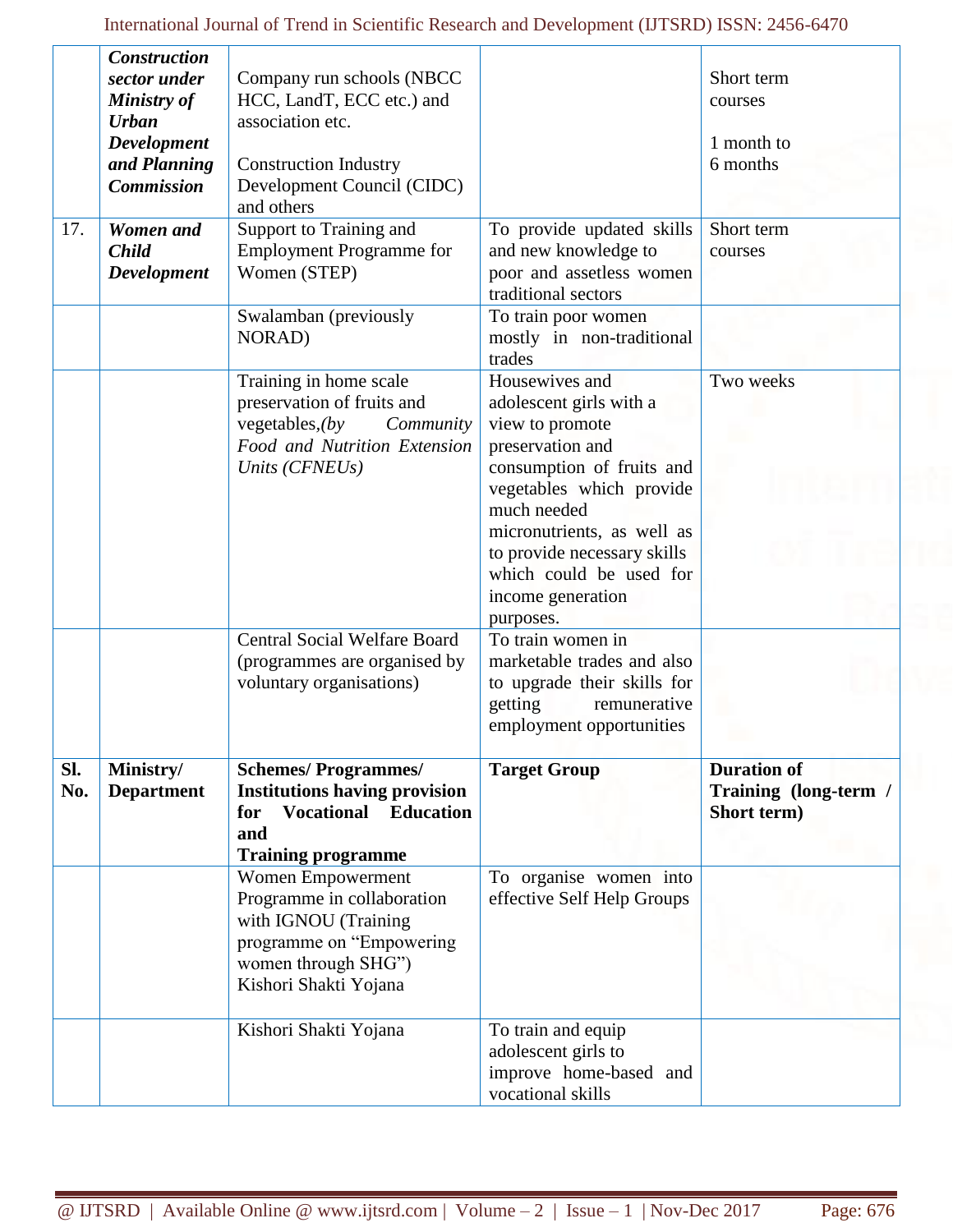| Other programmes like<br>Training<br>of<br>UDISHA,<br>Anganwadi<br>Workers,<br>NIPCCB, Rashtriya Mahila<br>Kosh etc. | Minimum 60<br>days |
|----------------------------------------------------------------------------------------------------------------------|--------------------|
|----------------------------------------------------------------------------------------------------------------------|--------------------|

# Source: **FICCI-Ernst & Young: Knowledge Paper on 'Strategic and Implementation Framework for Skill Development in India. September 2011**

# **CONCLUSION:**

Prime Minister Narendra Modi has formulated revised National policy for skill development and entrepreneurship 2015 for MAKE IN INDIA. The essence of this Endeavour is to create job opportunities and enhancing skill sets of the Indian workforce. The concept of MAKE IN INDIA is also working for raising quality standards on one hand and healthy and safe environment on the other. Indian workforce is the most hardworking and easily adaptable one. As we know workforce of India is the second largest in the world after China. So we have an abundance of human resource in our country. Now, due to rapid advancement in technologies the working style and organizational structure has also changed so to keep pace with such changes, it becomes imperative to train and to develop the workforce with an enhanced skill set likewise. Therefore we will have to make continuous efforts at a National and International level to maintain a free flow of demand and supply of human resource in the market. India is a developing nation, people of India are highly mobile, versatile and speak English fluently. As per the report of FICC, by the end of 2020, India will have 2 billion English speaking workforce and such a workforce will become a big player for the export in the service sector like BPOs , KPOs etc. along with the exporter of manpower itself. The  $11<sup>th</sup>$  five yrs. plan established 3- tier institutional structure having **Prime Ministers National Council, National skill development coordination board and National skill Development Corporation** which were created to ripe the benefit of skilling 500 million people by 2022. Although employment generation is taking place in service industries still there is a need to develop a skill set for employing the population of India in activities like agriculture , food processing , leather products , textiles, trade restaurants and hotels , tourism, construction and IT as well as for small and medium enterprises too. The support of the Govt. In collaboration with foreign countries helps in the development, execution , implementation, evaluation ,

and controlling of skill development programmes in India. The knowledge (implicit and explicit) gained through training and development programmes helps in sharing success and failure experiences of the employees and this in turns help in achieving the aim of skill development through training and development programmes. The nation which lacks skilled workforce may face issues relating to productivity , R&D , unemployment etc. which reduces their share in international as well as the national market. So to win the race and to be ahead of all other nations. India needs to gear up the speed of skilling its human resource both at rural and urban levels of the country by focusing on the core as well as technical skill development.

## **REFERENCES:**

- **1.** Retrieved from http://planningcommission.gov.in
- **2.** Skills for improved productivity, employment growth and development .(2008).Retrieved October 18, 2017, from http://www.ilo.org/wcmsp5/groups/public/- ed\_norm/- relconf/documents/meetingdocument/wcms\_0920 54.pdf
- **3.** Skills Development Sector Profile.(2012).Retrieved October 15,2017, from http://www.ficciskillforum.org
- **4.** National skill development policy report(2009) Retrieved October 9.2017, from http://www.skilldevelopment.gov.in/assets/images /NationalSkillDevelopmentPolicyMar09.pdf
- **5.** A Skilled Workforce for Strong Sustainable and Balanced Growth .(2010).Retrieved November 18,2017,from htttp://www.ilo.org/wcmsp5/groups/public/-- dgreports/- integration/documents/publication/wcms\_151966. pdf